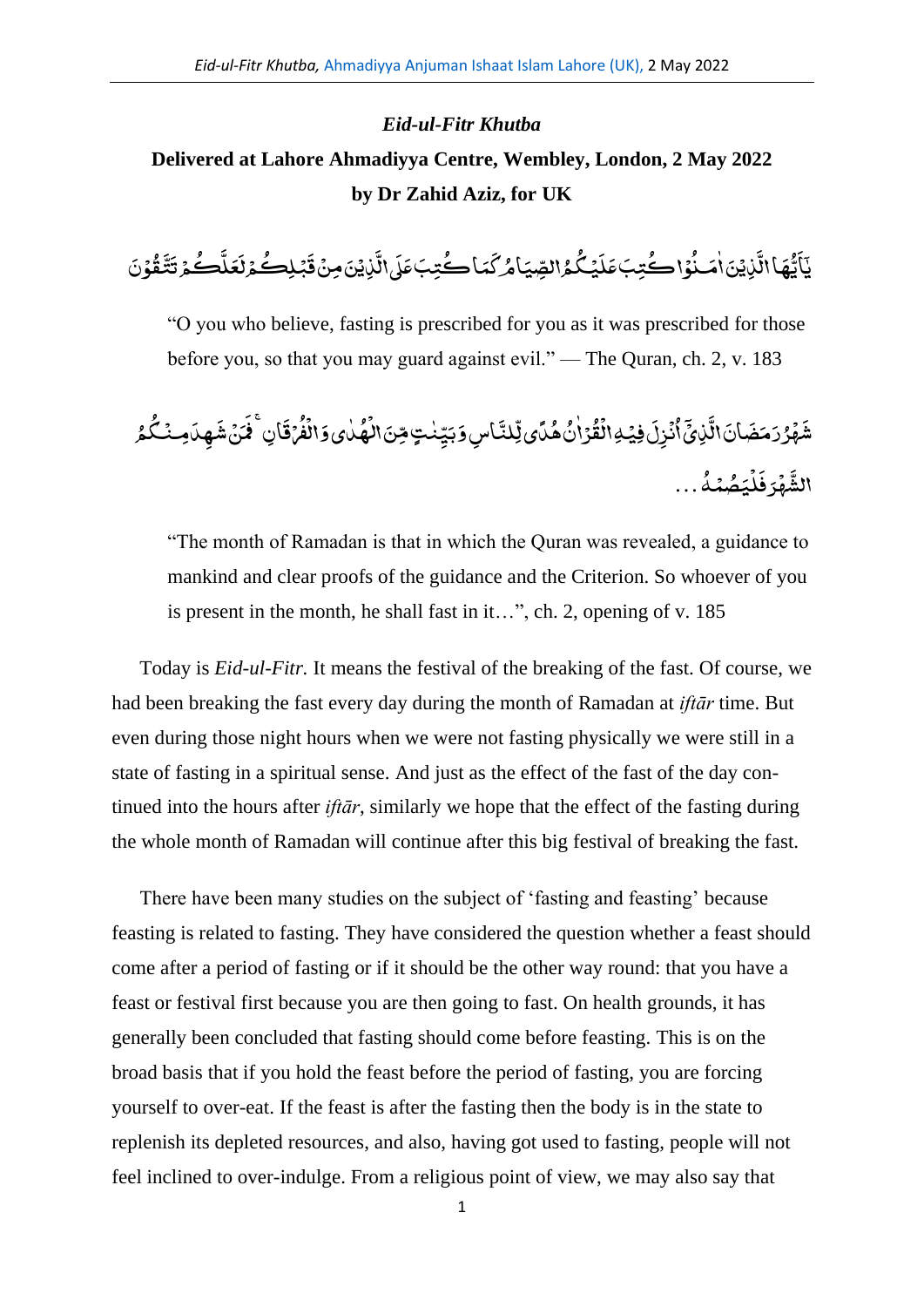feasting after fasting means that the celebration will be in a moderate and measured way because of the self-control developed by fasting.

This festival of *Eid-ul-Fitr* is not held to commemorate some historical event, such as a war or battle, or any famous person's birth or death. Every year it marks the end of fasting, a personal achievement for each Muslim, in perhaps their own individual ways. It is not *Eid-ul-Fitr* but actually Ramadaan which marks a famous event, and that was the beginning of the revelation of the Holy Quran to the Holy Prophet Muhammad. To mark that, we do, on a smaller scale, what the great founders of religion did before they received the Word of God for the first time. They made strenuous and severe spiritual exertions through fasting and prayer. We know this about Moses, Jesus and the Holy Prophet Muhammad who are the greatest of the prophets accepted by Muslims. Moses left his followers to go up to a mountain to be in solitude with God for forty days and forty nights, fasting, and there he received the law of the Israelites from God. Fourteen centuries later, Jesus appeared as a prophet of the Israelites and following the tradition of Moses he fasted forty days and forty nights before beginning his ministry. To explain the purpose of fasting, Jesus quoted from the already existing Israelite scriptures and said: "It is written, 'Man shall not live by bread alone, but by every word that proceeds from the mouth of God'." (Matthew, 4:4).

Six centuries later, the Holy Prophet Muhammad, before being appointed by God to his mission as God's messenger, sought solitude in the cave of Hira to ponder on the purpose of life and how people could be reformed from their evil deeds. Here he prayed and fasted, and his fasting was much harsher and more prolonged than our fasting in Ramadan. These exertions raised him to the spiritual heights which made him capable of receiving the word of God, and thus the revelation of the Quran began. It was many years later that the verses relating to fasting in Ramadan were revealed to the Holy Prophet, sometime after his arrival at Madinah. Before these were revealed, the Holy Prophet saw in Madinah that the Jews fasted on a certain day every year in commemoration of the day when God liberated them from the Pharaoh, and Moses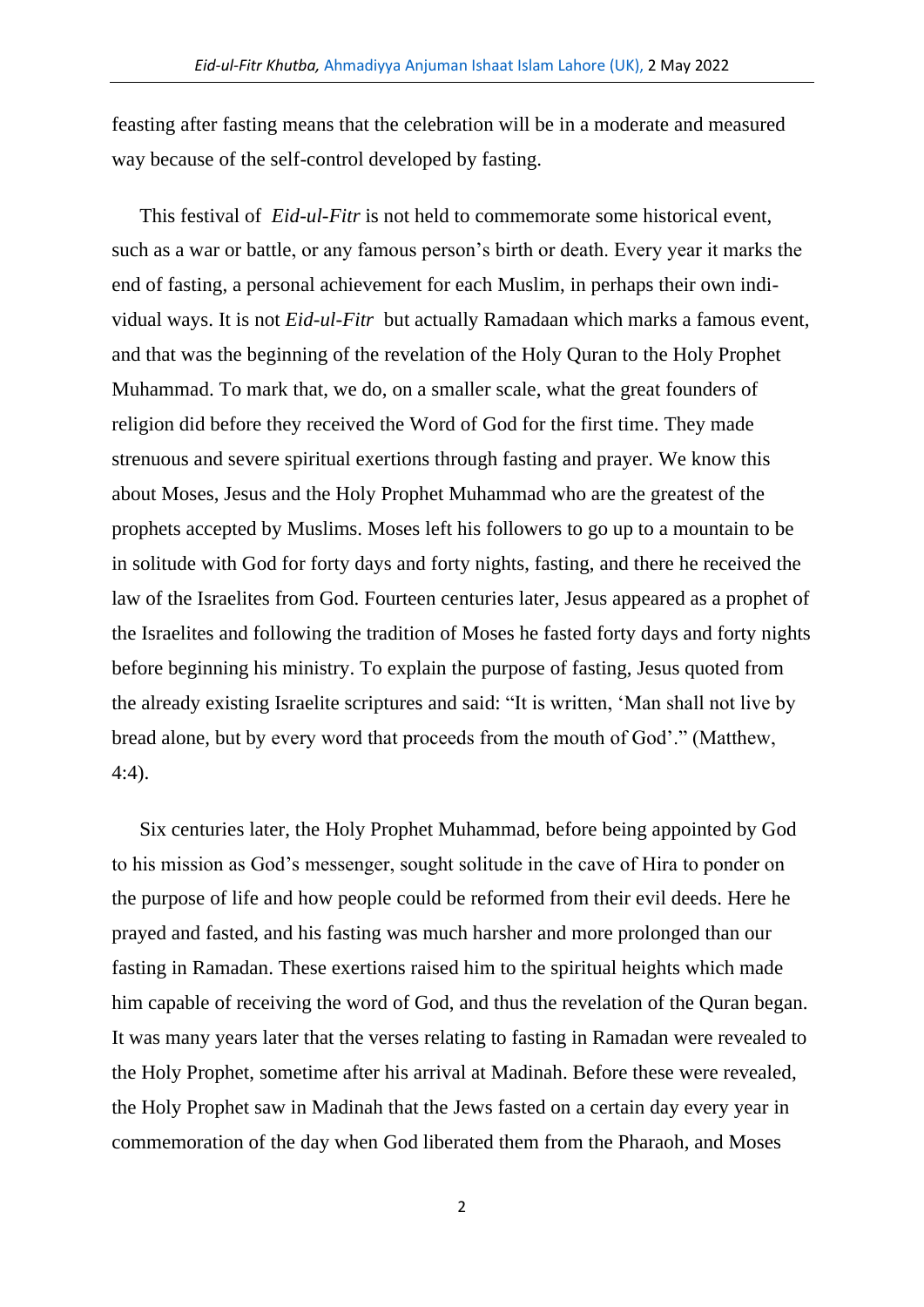had fasted on that day. Learning of this, he said to the Jews: "We have more right to commemorate Moses than you." And he ordered Muslims to fast on that day as well.

In previous *khutbas* I have also mentioned Gautama Buddha, the founder of Buddhism who lived 500 years before Jesus. He was born a prince and on growing up he wanted to discover the purpose of life, and find out the ways of moral and spiritual improvement of man. He went to a forest and subjected his body to hardship and deprivation which included very severe fasting. As a result, Buddha became emaciated and extremely weak. Then he realized that in such a state of weakness he was unable to do anything. He learnt from this experience that you have to follow the path of moderation and not extreme deprivation. He called this the 'Middle Way'. He became a 'Buddha', which means the enlightened one, and he started preaching to people. There is a recent book by a psychotherapist on fasting, and the author writes about this as follows: "The Buddha spoke highly of fasting and said that during his fasts 'my soul becomes brighter, my spirit more alive in wisdom and truth'. … some historians believe that the Buddha's fasting experience was the spiritual vehicle for his enlightenment."

Moses and Jesus are, as everyone knows, mentioned in the Quran and Muslims believe in them as prophets. Buddha is not explicitly mentioned in the Quran, but if we apply the principles that are taught in the Quran it becomes obvious from his life and experiences that he must have been a prophet of God, regardless of how his teachings were later presented by his followers. The Quran tells us that prophets had been sent by God to all nations before the Holy Prophet Muhammad appeared and it also says that there were prophets in addition to those who are mentioned in the Quran.

Why do we, in our Movement in particular, mention the fasting of the great founders of religions? The reason is that the Quran itself says that fasting was prescribed for the nations and religions before Islam. We also see that, even before the Holy Prophet received revelation ordering Muslims to fast in Ramadan, he fasted and told Muslims to fast when he saw the followers of previous religions doing so. This justifies us in enquiring what was the purpose of fasting in previous religions. We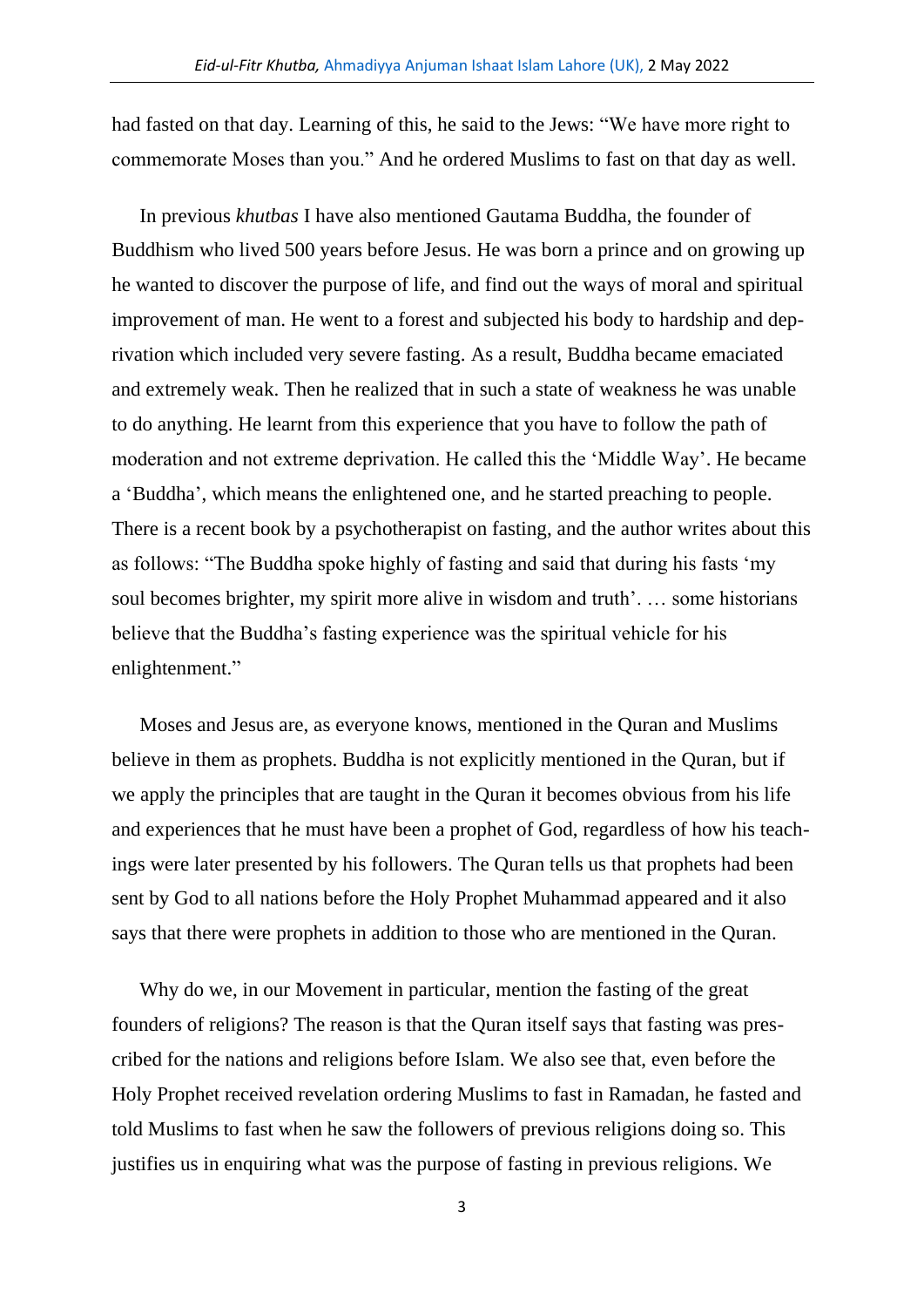accept something from the previous scriptures under the condition that it conforms to the Quran, it is consistent with the Quran and not in conflict with it. In this way we learn from the histories and traditions of earlier religions.

For example, we read in the Bible:

"Trust in the Lord with all your heart and lean not on your own understanding; in all your ways submit to him, and he will make your paths straight." (Proverbs, 3:5–6; NIV translation)

The Quran says:

"And whoever keeps his duty to Allah, He ordains a way out for him, and gives him sustenance from where he does not imagine. And whoever trusts in Allah, He is sufficient for him. Surely Allah attains His purpose. Allah indeed has appointed a measure for everything." (65:2–3)

The ideas expressed in the Bible and the Quran in the passages quoted above are the same.

This is just as we study Islamic literature compiled and written during the history of Islam, including Hadith collections. What we read in that literature are explanations of the Quran, with further details, and different interpretations. We accept them under the same principle, that they should not conflict with the Quran itself. While all this literature was compiled by sincere and well-meaning scholars and holy persons of Islam, they were fallible human beings who could make a mistake, draw a wrong conclusion or give a ruling which was reasonable in their time and age but does not suit the present circumstances.

However, there is another aspect to bear in mind as regards the previous scriptures and religions. The Founder of the Ahmadiyya Movement, Hazrat Mirza Ghulam Ahmad, has laid great stress on a study of other religions. The reason for this was his belief that in this age we need to lay stress on the teaching of Islam that God had sent prophets and books to all nations, before the coming of the Holy Prophet Muhammad,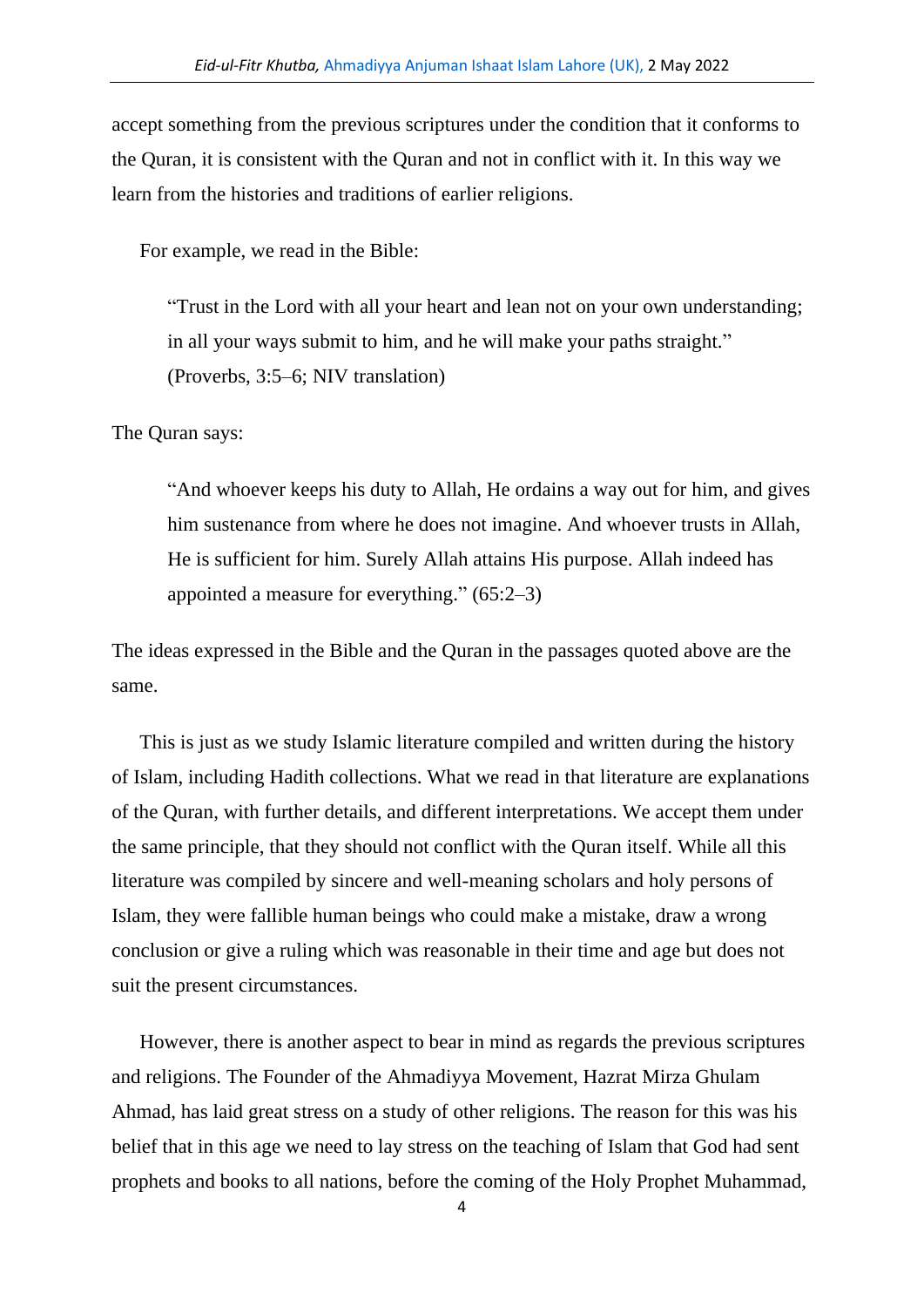and that their religions *originated* from God and not man. He wanted to have a dialogue and discussion between Islam and other religions. And if it became necessary due to the attitude of the preachers of other religions, then to have a vigorous debate with them as well. From his youth, long before he founded the Ahmadiyya Movement, he studied other religions, not only Islam. Later in 1902, when he started a monthly English magazine of the Ahmadiyya Movement, under the editorship of Maulana Muhammad Ali, the title chosen for it was the *Review of Religions.* He realised that in the modern age, which had already began in the late 1800s due to what we now call 'globalisation', Muslims will have interaction with other religions, and in fact religions as such will have interaction with each other, much more than ever before. So when Muslims present Islam to others, they need to have knowledge of the religions of those people. It is absolutely essential. Hazrat Mirza Ghulam Ahmad also realised, and proclaimed it strongly, that those times are now past when wars were fought on the basis of religion and one nation fought one another because of difference in religion. The time had now come for followers of various religions to discuss and explain their religions to each other, and, if it became necessary to cross swords, then do it only on paper.

In the second verse that I recited at the beginning the Quran calls itself three things: "a guidance to mankind and clear proofs of the guidance and the Criterion". As to the first point, it is a guidance for mankind سِ ا ِ<br>لمُذَّ j. یل ً د ُّ ہ rather than a guidance only for believers or Muslims. This makes it our duty to present this guidance to the entire world. The man in modern times who was most anxious to do this was the Founder of the Ahmadiyya Movement, Hazrat Mirza Ghulam Ahmad. Through his teaching and inspiration, Maulana Muhammad Ali took up this work and produced an English translation of the Quran, with detailed commentary, which was first printed and published right here in England in 1917. At that time there was no other English translation of the Quran by a Muslim available to Western countries. Later on, with changing times and circumstances, it was revised by Maulana Muhammad Ali and that is available in print and electronic form up to today.